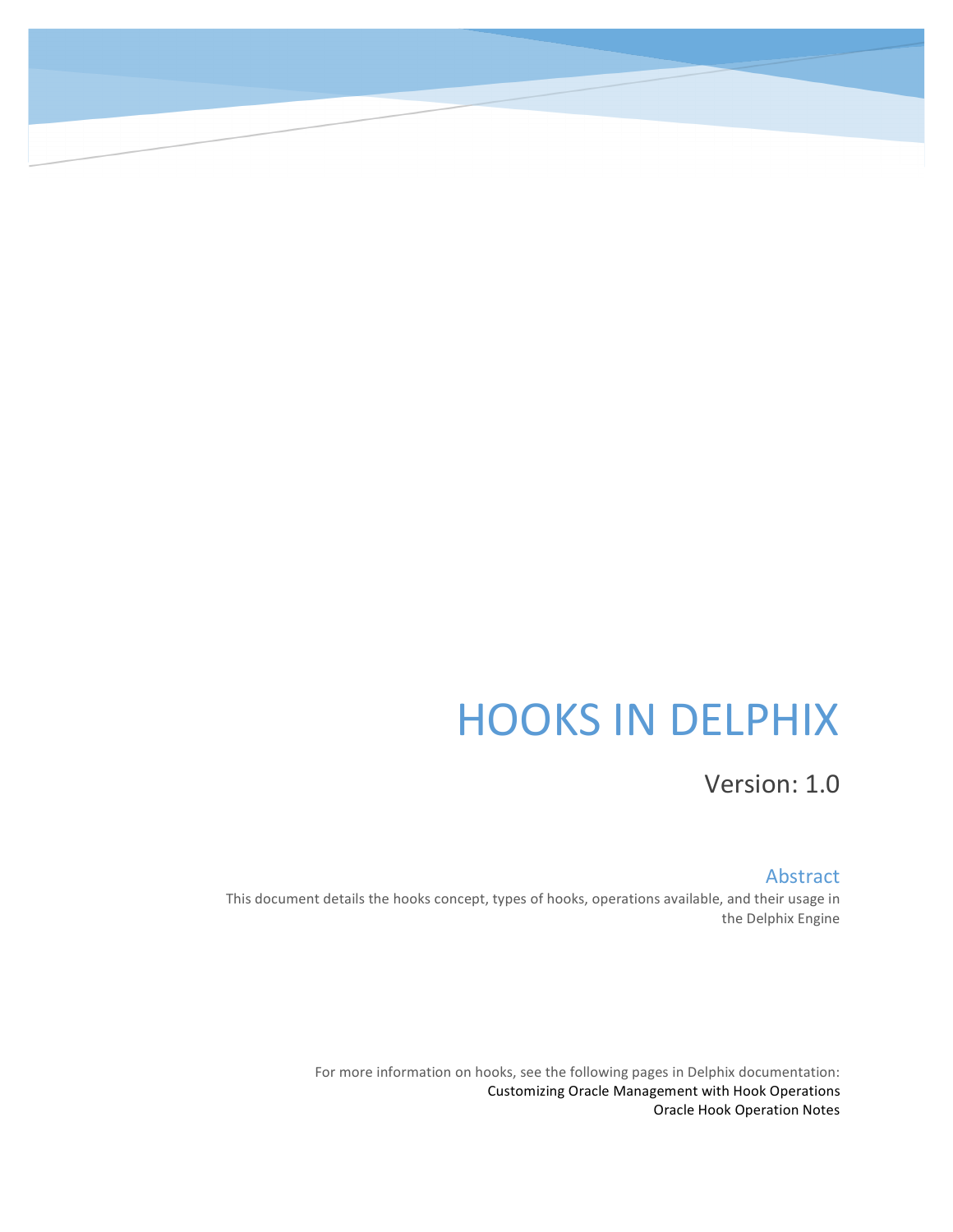## Contents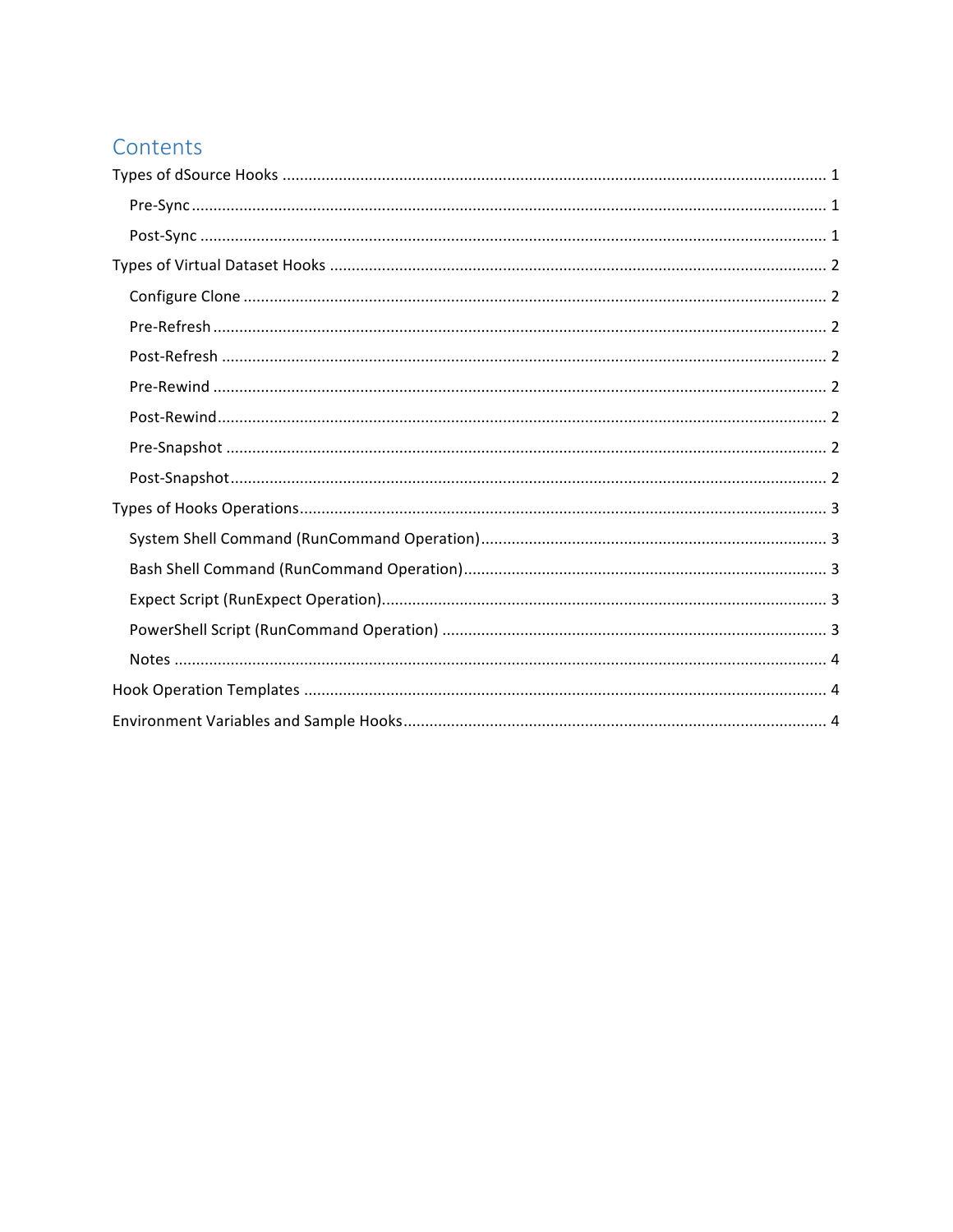## Hooks

A hook is a special kind of code snippet that automatically executes in response to a certain event that occurs in the Delphix Engine. It can be in-place code, or it can call an existing script on the target server. Conceptually, a hook is comparable to triggers in RDBMS databases at database level, but with more flexibility.

Hooks allow an ordered list of user-defined operations to execute sequentially as part of the virtual dataset provisioning and refresh processes. You can access hooks in the Hooks tab of the provisioning wizard, and from the **Configuration** tab of a selected virtual dataset.

Hooks are mainly used for pre- and post-provisioning operations. For example, you can use hooks to:

- back up test data before refresh and restore
- back up data after provisioning
- create logins for dev/qa users who do not have privileges on production databases
- reset passwords of users cloned from production database
- back up configuration data from database and many more use cases.

In the Delphix Engine, there are two different types of dSources hooks, seven different types of virtual dataset hooks, and two different types of hook operations.

## Types of dSource Hooks

This type of hook executes during the Snapsync operation of a dSource.

#### Pre-Sync

Pre-sync hook operations are executed before a Snapsync of a dSource. These operations can quiesce data to be captured during the Snapsync, or stop application processes that may interfere with the Snapsync operation.

#### Post-Sync

Post-Sync hook operations are executed after a Snapsync operation of a dSource. These operations can undo any changes made by the pre-sync hooks. They will run regardless of the success of pre-sync hook operations or the Snapsync itself.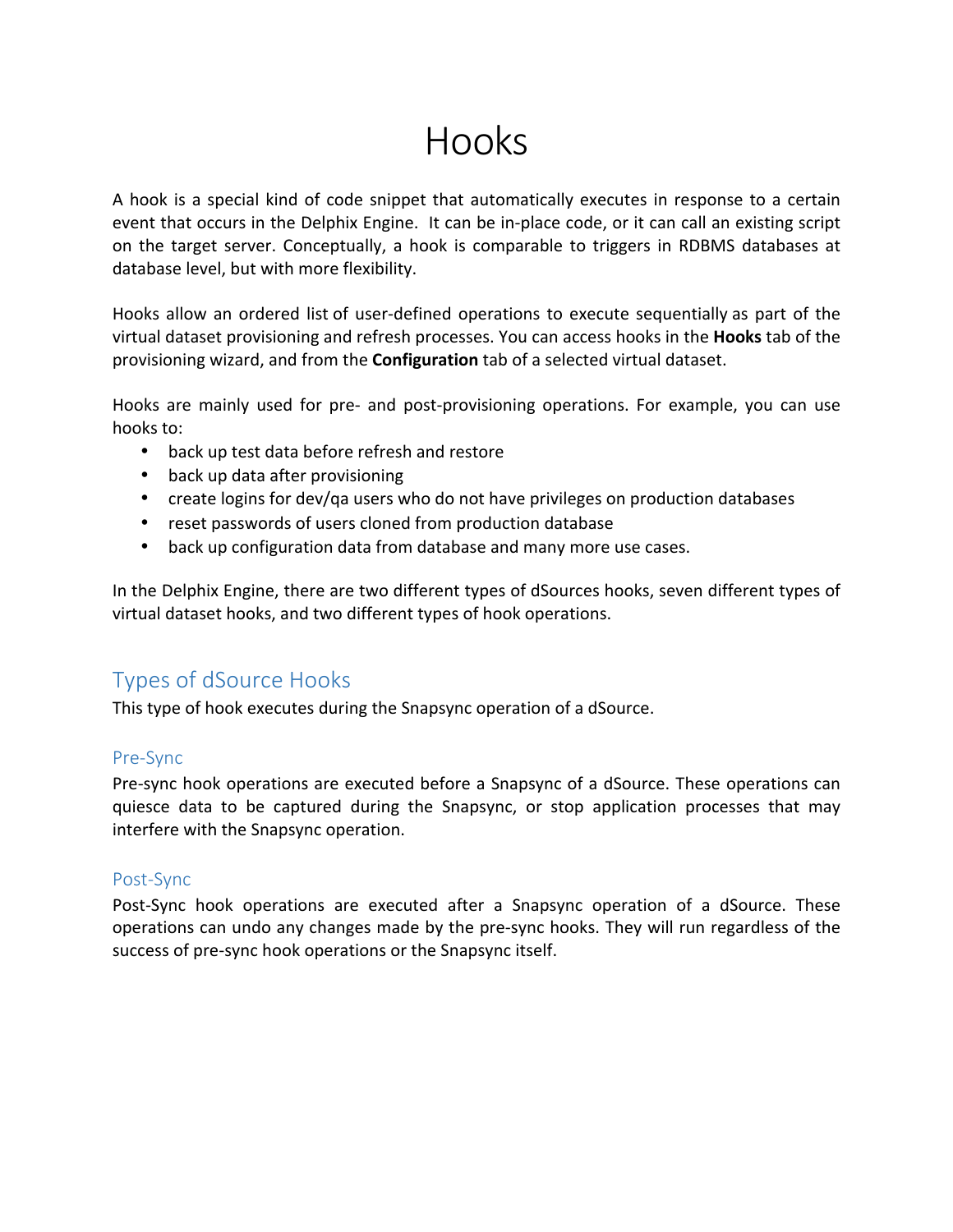## Types of Virtual Dataset Hooks

#### Configure Clone

Configure clone hook operations are executed during initial creation of a virtual dataset and after every refresh. During any refresh, the Delphix Engine will always execute this hook before the post-refresh hook (see below).

#### Pre-Refresh

Pre-refresh hook operations are executed before a refresh of a virtual dataset. These operations can back up any data or configuration from the running dataset before refreshing.

#### Post-Refresh

Post-refresh hook operations are executed after a refresh of a virtual dataset. You can use these operations to restore any data or configuration backed up by the pre-refresh hooks. During a refresh, the Delphix Engine runs this hook after the Configure Clone hook.

#### Pre-Rewind

Pre-rewind hook operations are executed before a rewind of a virtual dataset. These operations can back up any data or configuration from the running dataset before rewinding.

#### Post-Rewind

Post-rewind hook operations are executed after a rewind of a virtual dataset. You can use these operations to rewind any data or configuration backed up by the pre-rewind hooks. During a rewind, the Delphix Engine runs this hook after the configure clone hook.

#### Pre-Snapshot

Pre-snapshot hook operations are executed before taking a snapshot of a virtual dataset. These operations can quiesce data to be captured during the snapshot, or stop processes that may interfere with the snapshot.

#### Post-Snapshot

Post-snapshot hook operations are executed after taking a snapshot of a virtual dataset. These operations can undo any changes made by the pre-snapshot hooks. This hook will run regardless of the success of the pre-snapshot hook operation or the snapshot itself.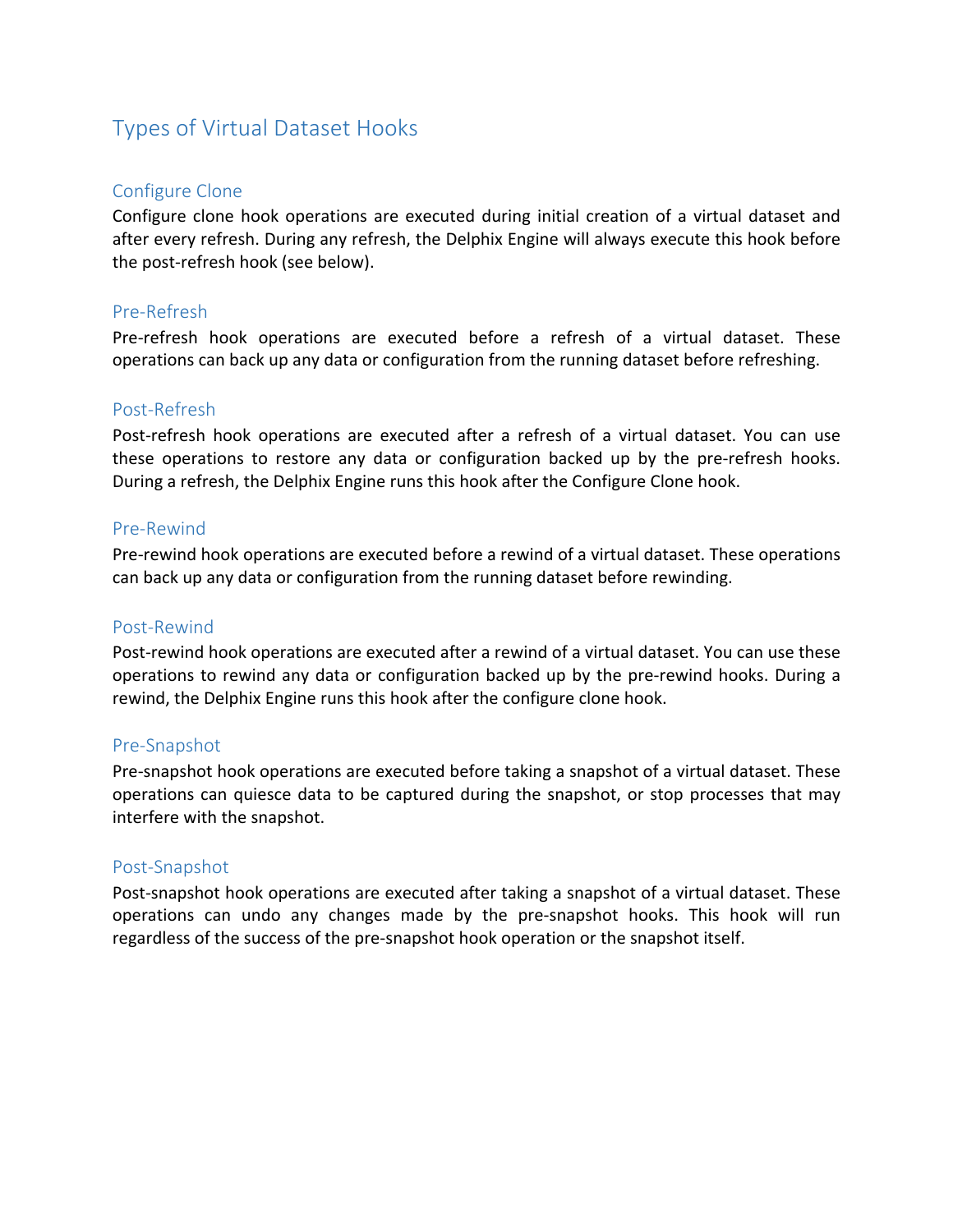## Types of Hook Operations

Each hook operation represents a user-configurable action that the Delphix Engine will take. You can configure the operations to fail if they encounter an unexpected error. The failure of a hook operation will cause the enclosing provision or refresh job to halt.

#### System Shell Command (RunCommand Operation)

The System Shell Command operation runs a shell script on the target host using the environment user's default system shell. The environment user runs the shell command from their home directory. The Delphix Engine captures and logs all output of the script.

If a series of System Shell Command operations is rather long, it might be worth putting the equivalent logic in a script accessible on the target environment. This script can be run by a single System Shell Command operation.

The shell command must exit with an exit code of 0 if successful. All other exit codes will be treated as an operation failure.

#### Bash Shell Command (RunBash Operation)

This is exact same as System Shell Command with one difference: the Delphix Engine will execute commands using bash shell. Bash shell should be available on target host. If the default shell of environment user is bash, then System Shell Command and Bash Shell Command are equivalent.

#### Expect Script (RunExpect Operation)

The Expect Script operation executes an Expect script on the target host. The Expect utility provides a scripting language that makes it easy to automate interactions with programs which you can normally only use interactively, such as ssh. The Delphix Engine includes a platformindependent implementation of a subset of the full Expect functionality.

The script is run on the target environment as the environment user from their home directory. The Delphix Engine captures and logs all output of the script.

The script must exit with an exit code of 0 if successful. All other exit codes will be treated as an operation failure.

#### PowerShell Script (RunCommand Operation)

The PowerShell Command operation is designed to support Windows environments. The environment user runs the PowerShell command, which runs a PowerShell script on the target host. The Delphix Engine captures and logs all output of the script.